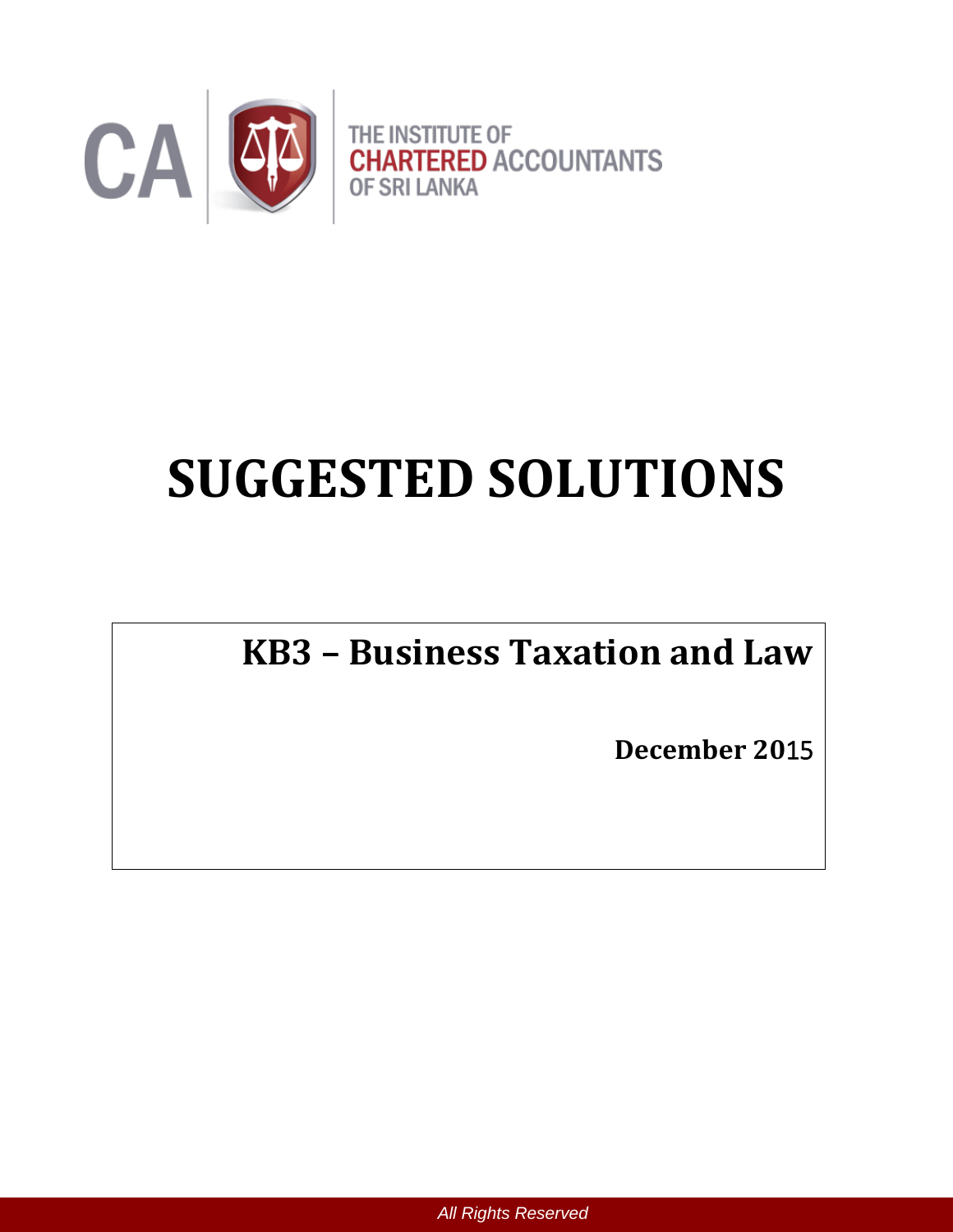## **SECTION 1**

## **Business Law**

#### **Answer 01**

(a)

| <b>Relevant Learning Outcome/s:</b>                                                   |  |
|---------------------------------------------------------------------------------------|--|
| 1.3.1 Explain the concept of 'organisational personality" and its legal consequences. |  |

#### **Suggested detailed answer**

The main factor to be determined in ascertaining whether Sandun would be successful in his claim on the fire insurance policy would be to determine as to whether the coconuts belong to the company or its shareholder.

Similar facts were discussed in the case of **Macaura v Northern Assurance** (1925) A.C. 619.

As per the facts of that case, Macaura owned a timber estate. He sold the timber from the estate to Irish Canadian Sawmills Ltd., a company in which Macaura was the sole owner with nominees. He obtained an insurance policy on the timber against fire from Northern Assurance. This policy was obtained in his own name and not in the name of the company. Subsequently the timber was damaged by a fire.

Northern Assurance refused to pay on the fire policy because the timber was owned by the company and not by Macaura. The courts upheld Northern Assurance's argument that the company (Canadian Sawmills Ltd.) was a separate legal entity from its owner Macaura, and therefore it need not pay Macaura any money on the claim.

Therefore when the principle and decision laid down in Macaura's case is applied to the scenario given in the question, it could be said that Sandun will not be able to claim from his fire insurance policy with ABC Insurance PLC for the following reasons:

- The coconuts belonged to the company and not to Sandun.
- The fire insurance policy belonged to Sandun, and not the company, which means that Sandun did not have an insurable interest in the coconuts.
- Sandun and the company are two different legal entities.
- Therefore, the property of the company does not belong to its owner, Sandun.

(5 marks)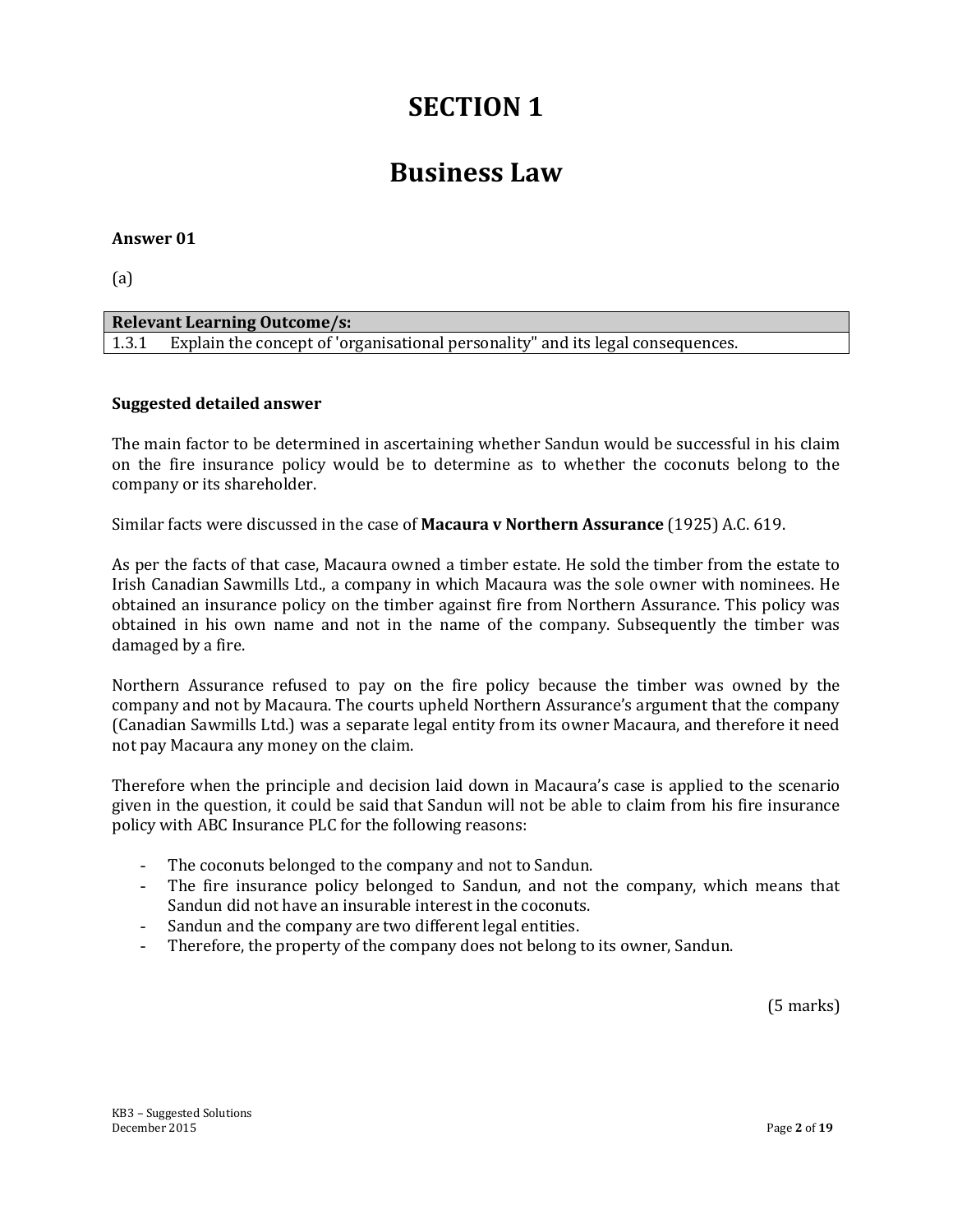#### **Relevant Learning Outcome/s:**  4.2.1 State the functions of a Company Secretary along with "Panorama case".

#### **Suggested detailed answer**

The ruling given in Panorama Developments Ltd v Fidelis Furnishing Fabrics Ltd [1971] 2 QB 711, changed the role of the company secretary to being a much more important person nowadays than he was in 1887.

Lord Denning, held that the company secretary is;

- An officer of the company with extensive duties and responsibilities.
- He is no longer a mere clerk of the company.
- He regularly makes representations on behalf of the company and enters into contracts on its behalf, which come within the day-to-day administrative running of the company's business. Therefore, he may be regarded as held out as having authority to do such things on behalf of the company, which means that the company secretary has ostensible or apparent authority to enter into agreements on behalf of the company with third parties.
- As a result, the company secretary is entitled to sign contracts connected with the administrative side of a company's affairs**,** such as employing staff, and ordering cars, and so forth.

Therefore the statement made by Tommy, is a valid and important one, in the light of the above ruling.

(5 marks)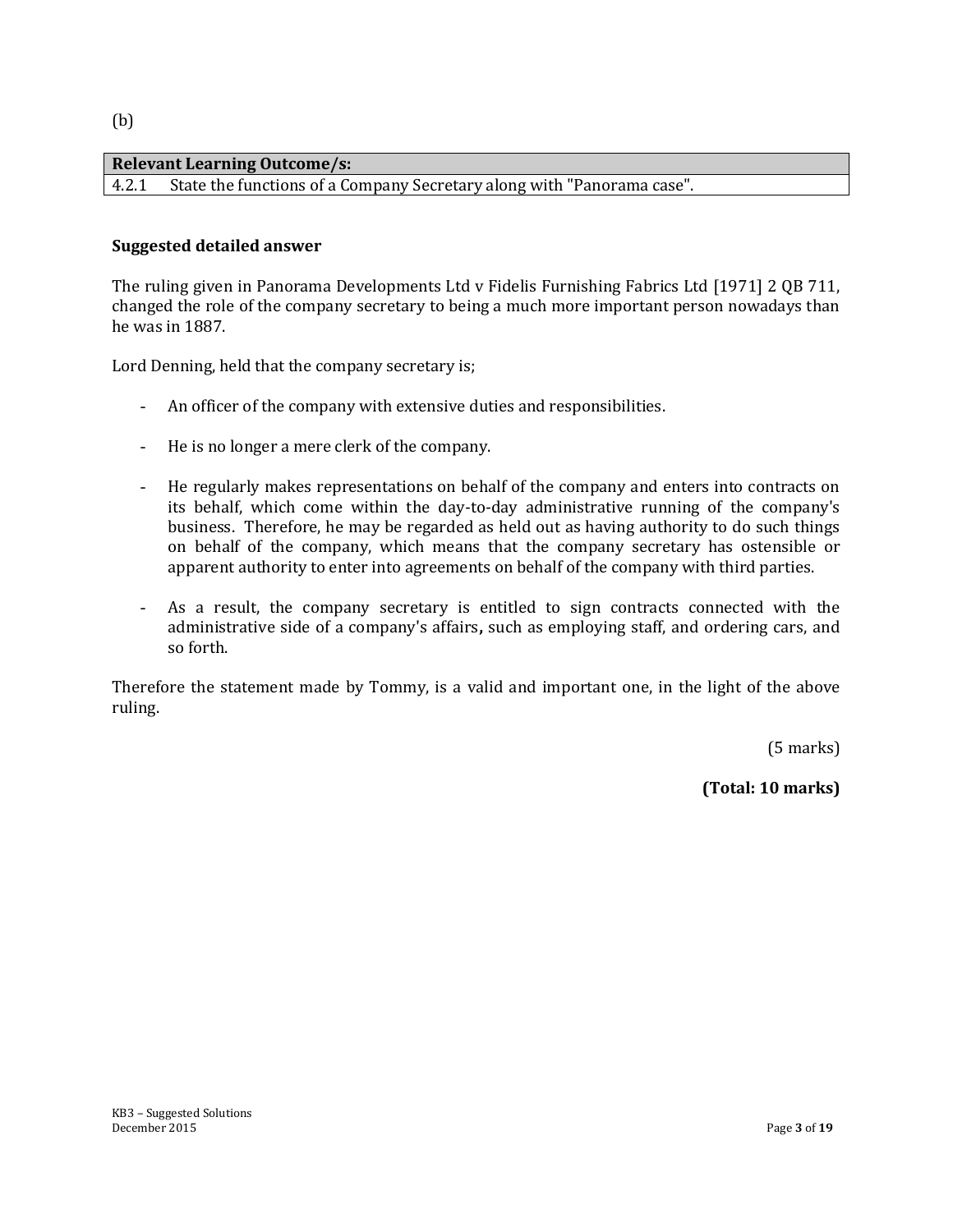#### **Relevant Learning Outcome/s:**

2.1.1 Compare and contrast between the different types of companies recognised under the Companies Act (including foreign companies doing business in Sri Lanka and listed companies).

#### **Suggested detailed answer**

Section 3 of the Companies Act, allows for the formation of the following types of companies.

- Limited companies
- Unlimited companies
- Companies limited by guarantee
- Offshore companies

Any company, whether incorporated in Sri Lanka or outside Sri Lanka, can make an application to be registered as an offshore company. But such companies are prohibited from carrying on business in Sri Lanka. *[264(1)].*

Therefore since the UK buyer has insisted that the company should carry on its business in Sri Lanka**,** this type of company is not suited for Ajith's & Sujith's purposes.

As per Section  $3(1)(c)$  of the Act, a company limited by guarantee, cannot issue shares, but its members will have to undertake to contribute to the assets of the company, in the event of a liquidation, the amounts specified in the company's articles.

This type of company satisfies Ajith's & Sujith's intention of limited liability. But it does not satisfy one main condition of the export order, which is that Ajith & Sujith are to be shareholders of the company.

Therefore, such a company is not suited for Ajith's & Sujith's purposes in this instance.

As per Section 3(1)(b) of the Act, an unlimited company is one which issues shares to its owners, but the shareholders have an unlimited liability to contribute to the assets of the company in the event of the company falling into debt.

Therefore though the first criteria of being shareholders of a company incorporated under the Act is met, it does not meet with the intention of Ajith & Sujith to have only limited liability.

Therefore, this type of company too is not suited for the purposes of Ajith & Sujith as per the given scenario.

Section 3(1)(a) refers to limited liability companies. This type of company issues shares to its owners, and the shareholders' liability to contribute to the assets of the company is limited to the amount they have pledged on their shares.

There are 2 types of limited liability companies under Sri Lankan law. They are public limited companies and private limited companies.

Public limited companies are ones which can offer their shares to the public. This type of company does not satisfy Ajith's & Sujith's requirement to restrict the shareholders to the two of them, and is therefore not suitable for Ajith's & Sujith's purpose.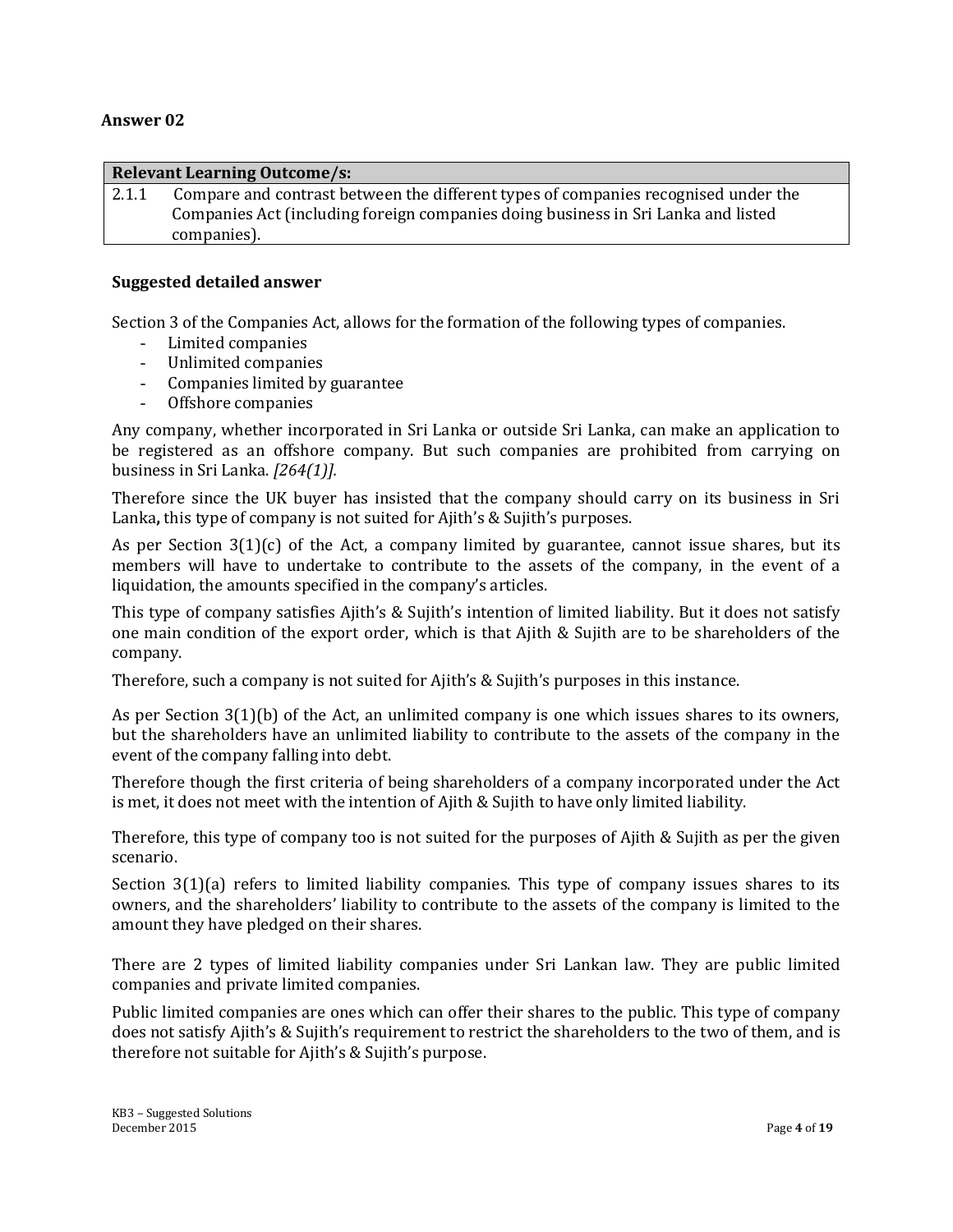Private limited companies on the other hand, are ones which have a limited number of shareholders (restricted to a maximum of fifty), and the company's shares cannot be offered to the public. *[Section 27]*

Therefore, in considering the requirement of Ajith & Sujith to have limited liability and to restrict the number of shareholders to the two of them, it seems that the most suitable/best type of company for them will be a private limited company. This type of company also meets the condition imposed by the UK buyer that Ajith & Sujith should be shareholders of the company.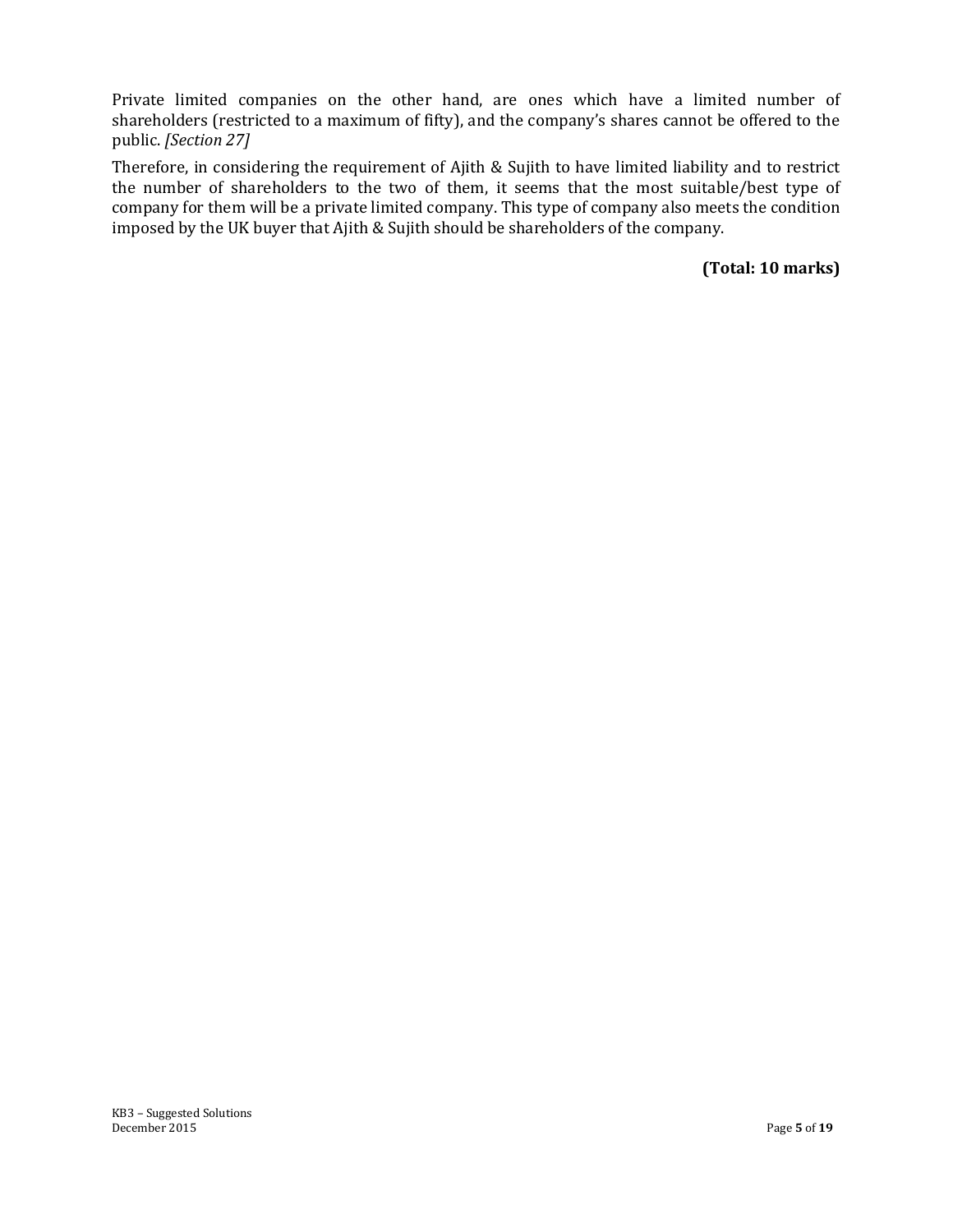(a)

#### **Relevant Learning Outcome/s:**

3.3.1 Analyse the following principles in relation to capital maintenance in a company (redemption, reduction of capital, financial assistance, share buy-back, minority buy-out)

#### **Suggested detailed answer**

#### Redemption at the option of the holder of the shares

In the given scenario, the shareholders have given proper notice to the company, requiring the company to redeem their shares, in keeping with the Articles of the company. Therefore, such redemption will take place on the date specified in the notice, which is 31 December 2015. *[Section 68(1)(a)]*

These shares, which are to be redeemed, will be deemed to be cancelled on the date of redemption, which is 31 December 2015. *[Section 68(1)(b)]*

The company has to settle these shareholders their dues only on 31 January 2016. Therefore until settlement, these shareholders (former) will be ranked as unsecured creditors of the company for the sum payable on redemption. *[Section 68(1)(c)]*

(3 marks)

#### (b)

#### **Relevant Learning Outcome/s:**

3.3.1 Analyse the following principles in relation to capital maintenance in a company (redemption, reduction of capital, financial assistance, share buy-back, minority buy-out)

#### **Suggested detailed answer**

#### Reduction of the stated capital of the company

- In order to reduce its stated capital by a further 15%, SPL must pass a special resolution. *[Section 59(1)]*
- But in order to ensure that the persons dealing with the company are aware of such a decision, the company is required under Section 59 of the Act, to give public notice of the proposed reduction of the stated capital at least sixty (60) days prior to the passing of such resolution. *[Section 59(2)]*
- In the given scenario, SPL has entered into agreements with all its creditors, agreeing to obtain their consent prior to reducing its stated capital. Therefore prior to passing this special resolution, SPL must obtain such consent. If such consent is not obtained, the resolution shall be invalid and of no effect. *[Section 59(3)]*
- As SPL has already redeemed 10% of its stated capital at the option of its shareholders, it must first check whether it has adequate profits or reserves, out of which the redemption may be affected. If not, the Board of Directors should obtain a Certificate of Solvency from its auditors and thereafter pass a board resolution to reduce the stated capital of the company by the amount by which the company would fail to satisfy the solvency test. *[Section 59(4)(a),(c)]*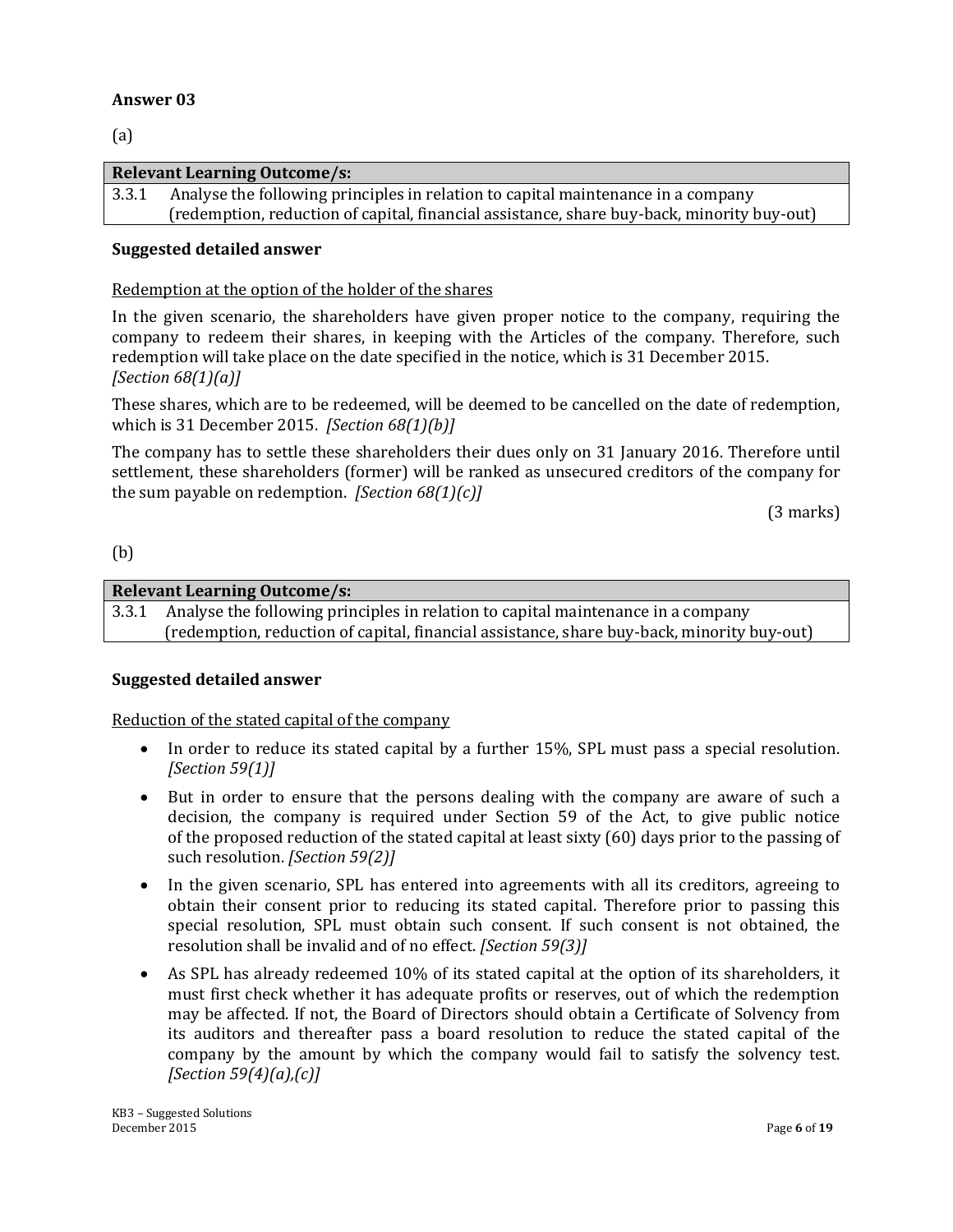Thereafter, this reduction of stated capital with the amount of reduction and the amount of reduced stated capital, must be communicated to the Registrar within ten (10) working days of such reduction. [Form 8]. *[Section 59(5)]*

(7 marks)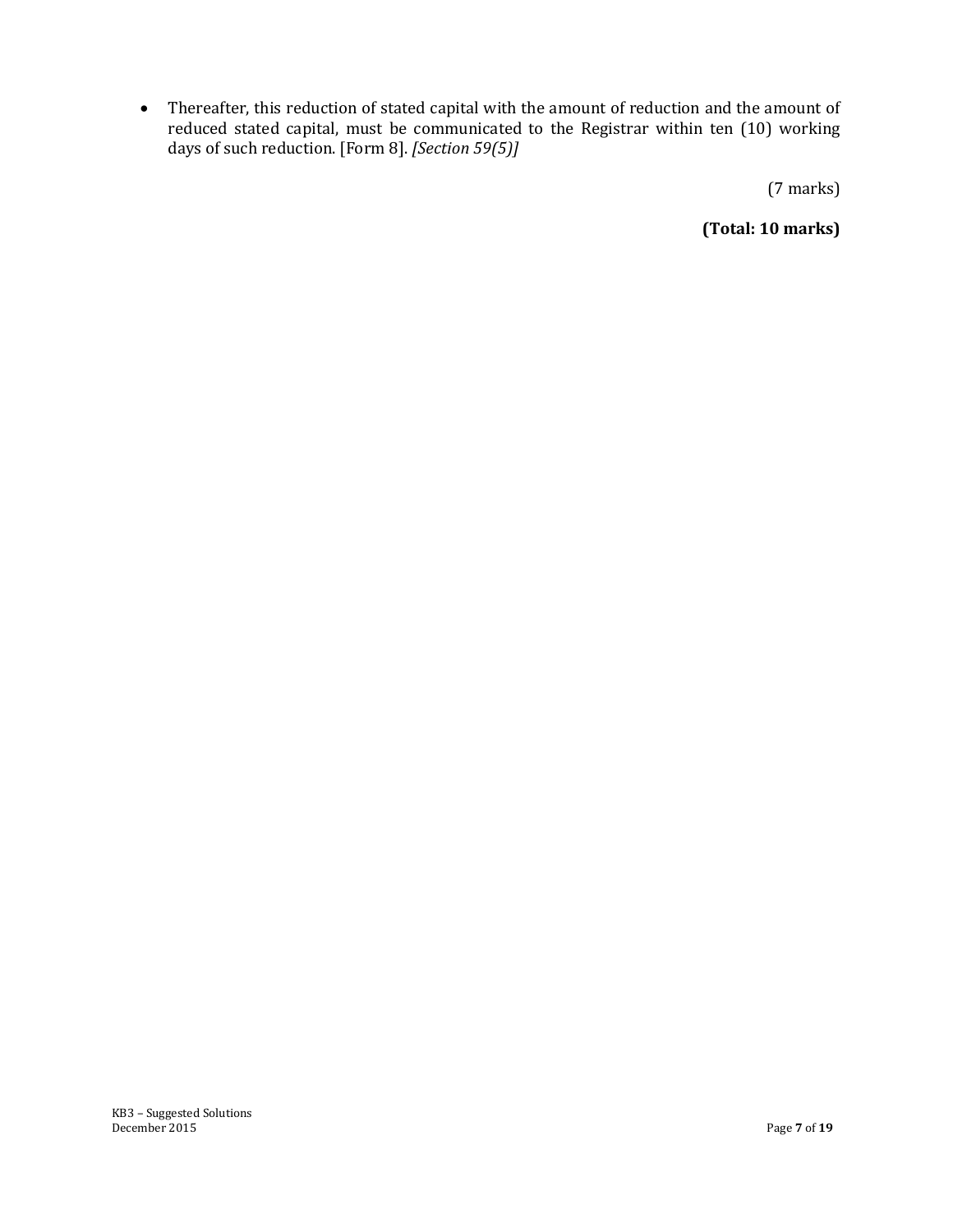(a)

| <b>Relevant Learning Outcome/s:</b> |                                                                                      |  |  |
|-------------------------------------|--------------------------------------------------------------------------------------|--|--|
| 5.2.1                               | Explain the different types of resolutions which could be passed by the members of a |  |  |
|                                     | company.                                                                             |  |  |

#### **Suggested detailed answer**

Section 144(5) of the Companies Act No. 7 of 2007, allows for a company to pass a resolution of the shareholders, without giving prior notice of such resolution to the shareholders.

Section 144(1) says that, if a resolution is in writing and signed by at least 85% of the shareholders entitled to vote at a meeting of the shareholders, and who together hold at least 85% of the votes entitled to vote on that resolution, then such resolution is treated as validly passed under the Act.

Therefore if the resolution given in the scenario could be put in writing, and is signed by at least 85% of the shareholders**,** which in this case is all 5 shareholders**,** then this resolution is treated as passed, even though a meeting of the shareholders was not held and prior notice of such resolution not given.

Therefore, it seems that the company would have adhered to the above provisions of the Companies Act, in order to pass this resolution.

(5 marks)

(b)

| <b>Relevant Learning Outcome/s:</b> |  |
|-------------------------------------|--|
| $\sqrt{2}$                          |  |

6.2.1 Outline the functions of administration/liquidator and receivers/managers.

#### **Suggested detailed answer**

As per Section 184, the directors of the company will have all the powers required to manage the business and affairs of the company. This implies that the directors will have the power to dispose of the land belonging to the company.

In this scenario, the shareholders of the company have agreed to delegate all the powers of the directors to the liquidator. Therefore Dimuthu, as the liquidator, will get all the powers associated with the directors of the company.

Therefore, the liquidator will get the power to sell land, which is specifically to sell the Angoda land of the company.

The liquidator has the power to take custody of the property of the company in Angoda. Further the liquidator has the power to sell immovable property of the company and to transfer the same to any person or company.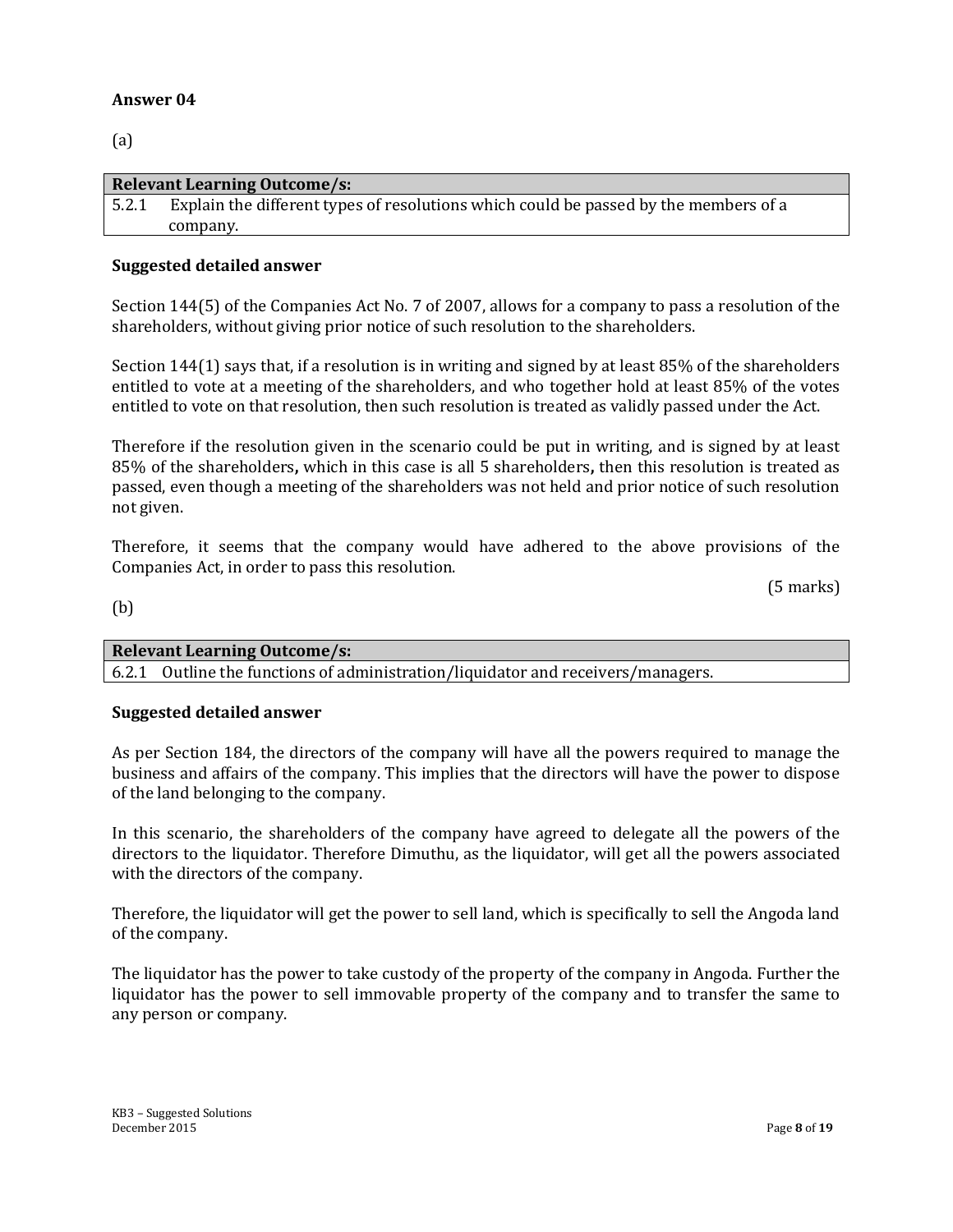The liquidator has the power of executing in the name of the company, the deed of transfer with regard to the sale of this land, as well as to cause the common seal of the company to be placed on such deed.

The liquidator has the power to accept the payment in any form, on behalf of the company, in relation to this sale of land.

The liquidator also has the power to distribute the proceeds of the sale as applicable.

The liquidator has the power to accept shares etc. offered by the buyer in consideration for the sale.

(5 marks)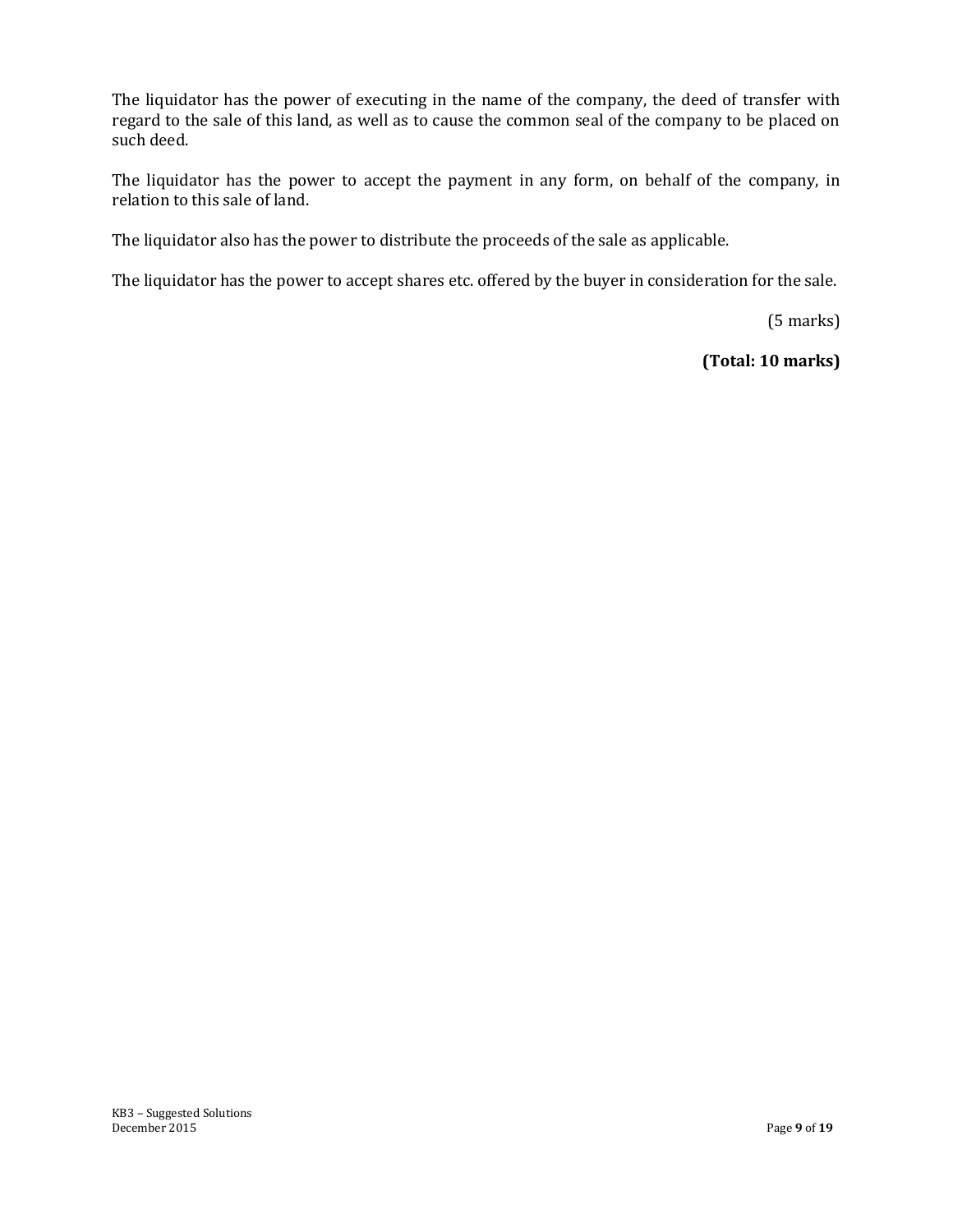(a)

#### Relevant Learning Outcome/s:

7.1.1 Explain the roles of the Securities and Exchange Commission, the Colombo Stock Exchange and the Central Depository System.

#### **Suggested detailed answer**

- (i) Dematerialisation or deposit of securities in the CDS refers to the process of converting the physical share certificate of an investor, to an equivalent number of securities in electronic form and crediting the same in the investor's securities account in the CDS.
- (ii)An "**Intra** Account Transfer" is when the account holder in the CDS, changes his/her participant/broker.

An "**Inter** Account Transfer" is when the account holder transfers the securities held by him/her in the CDS, to another account holder outside the trading procedure.

Prior written approval of the SEC should be obtained for this transaction.

(6 marks)

| (b) |                                         |
|-----|-----------------------------------------|
|     | <b>Relevant Learning Outcome/s:</b>     |
|     | 8.1.1 Explain the process of mediation. |
|     | _ _ _ _                                 |

#### **Suggested detailed answer**

- Mediation is a mechanism of dispute resolution, which is out of the court system.
- Mediation is a process where the disputing parties engage the assistance of a neutral third party called a mediator to resolve the dispute.
- Mediation is a non-binding mechanism of dispute resolution, where the mediator has no authority to make any binding decisions.
- The process/procedure to be followed in mediation is usually at the discretion of the mediator and the disputing parties themselves.
- The usual practice is that the parties forward to each other and to the mediator, a summary of the key facts and issues on which the dispute revolves and thereafter the parties meet with the mediator to resolve the dispute.
- The mediator uses various procedures, techniques and skills to help the parties resolve their disputes by negotiating an agreement without adjudication.
- The mediator may also be called upon by the parties to provide a non-binding evaluation of the merits of the dispute.
- Legal representatives of the disputing parties are not allowed to take part in the mediation.
- It is not compulsory for either the disputing parties or related third parties (e.g. witnesses), to attend mediation.
- Under the Mediation Boards Act No.72 of 1988, if the value of the claim is less than Rs. 250,000 then the parties must first refer the dispute to mediation, before going to courts.

(4 marks)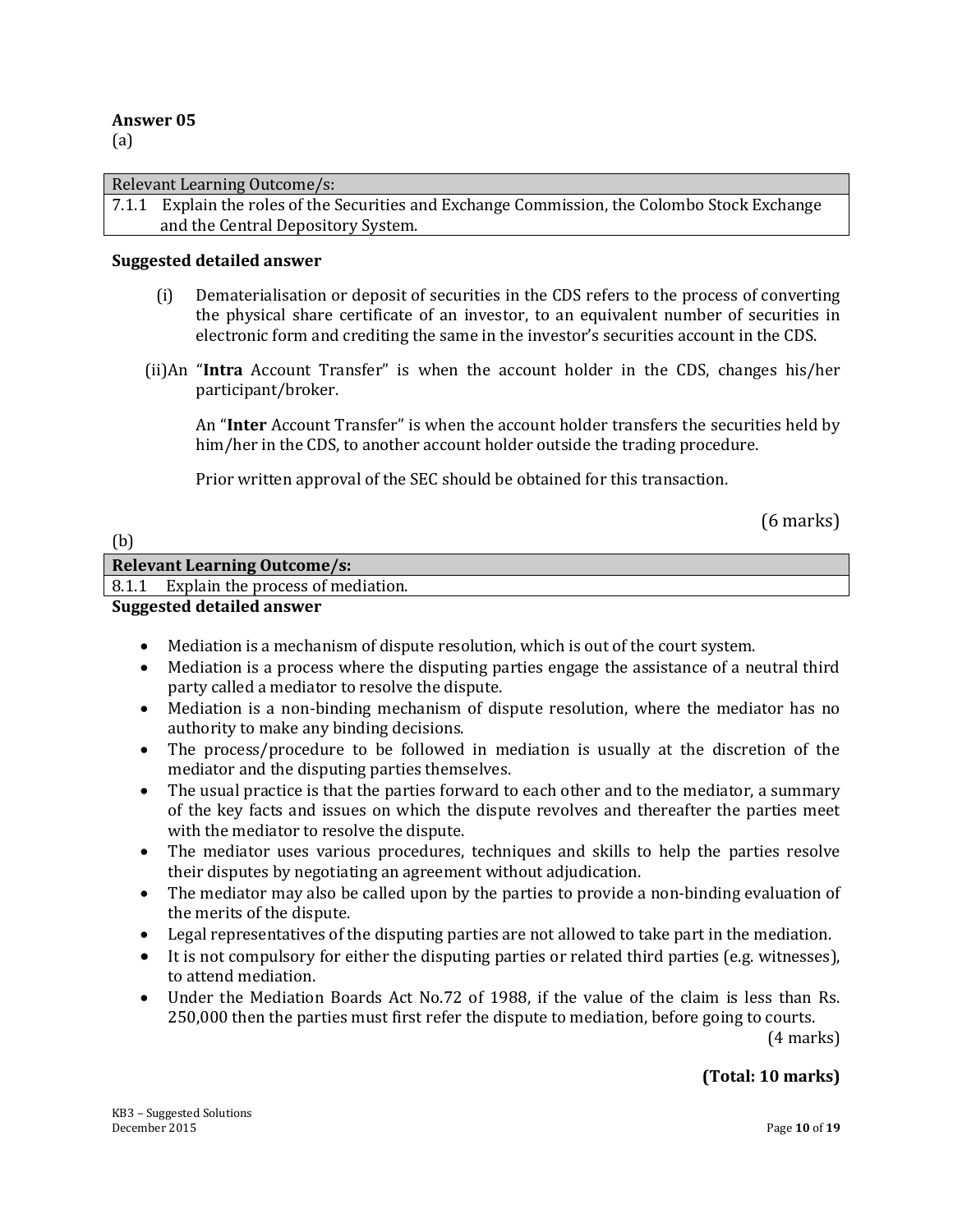## **SECTION 2**

## **Business Taxation**

#### **Answer 06**

| <b>Relevant Learning Outcome/s:</b>          |
|----------------------------------------------|
| 1.2 Taxable income of a company              |
| 1.3 Gross income tax and balance tax payable |
| 2.1 Dividend Tax                             |
| 2.2 Tax on deemed distributions              |

#### **Suggested detailed answer**

(a) Under Section 106(11) of the Inland Revenue Act, separate accounts shall be made only when a person is carrying out **more than one** trade, business, profession or vocation is exercised, and if the profits from such undertaking is **exempt** or **liable at different tax rates**.

In this case, qualified export profits are liable  $\omega$  12%, sale of manufacture of computers are liable @ 28% subject to Section 59B which gives a turnover threshold of Rs. 500 million. Since there are two different rates, it is required to maintain records. In this particular case, he did not know about the exact turnover at the commencement of the year of assessment, but only at the end he knew that he has not exceeded the threshold. Hence requirement for maintaining separate records is a must.

(3 marks)

|                                            | <b>Rs. '000</b> | <b>Rs. '000</b> |
|--------------------------------------------|-----------------|-----------------|
| Profit before tax                          | 78,890          |                 |
| Less:                                      |                 |                 |
| Dividends (net)                            |                 | 1,170           |
| Interest from government securities        |                 | 72(             |
| Book profit from the disposal of computers |                 | 150             |
| Insurance receipt                          |                 | 3,000           |

(b) The computation of tax liability of E-Solution (Pvt) Limited for the year of assessment 2014/15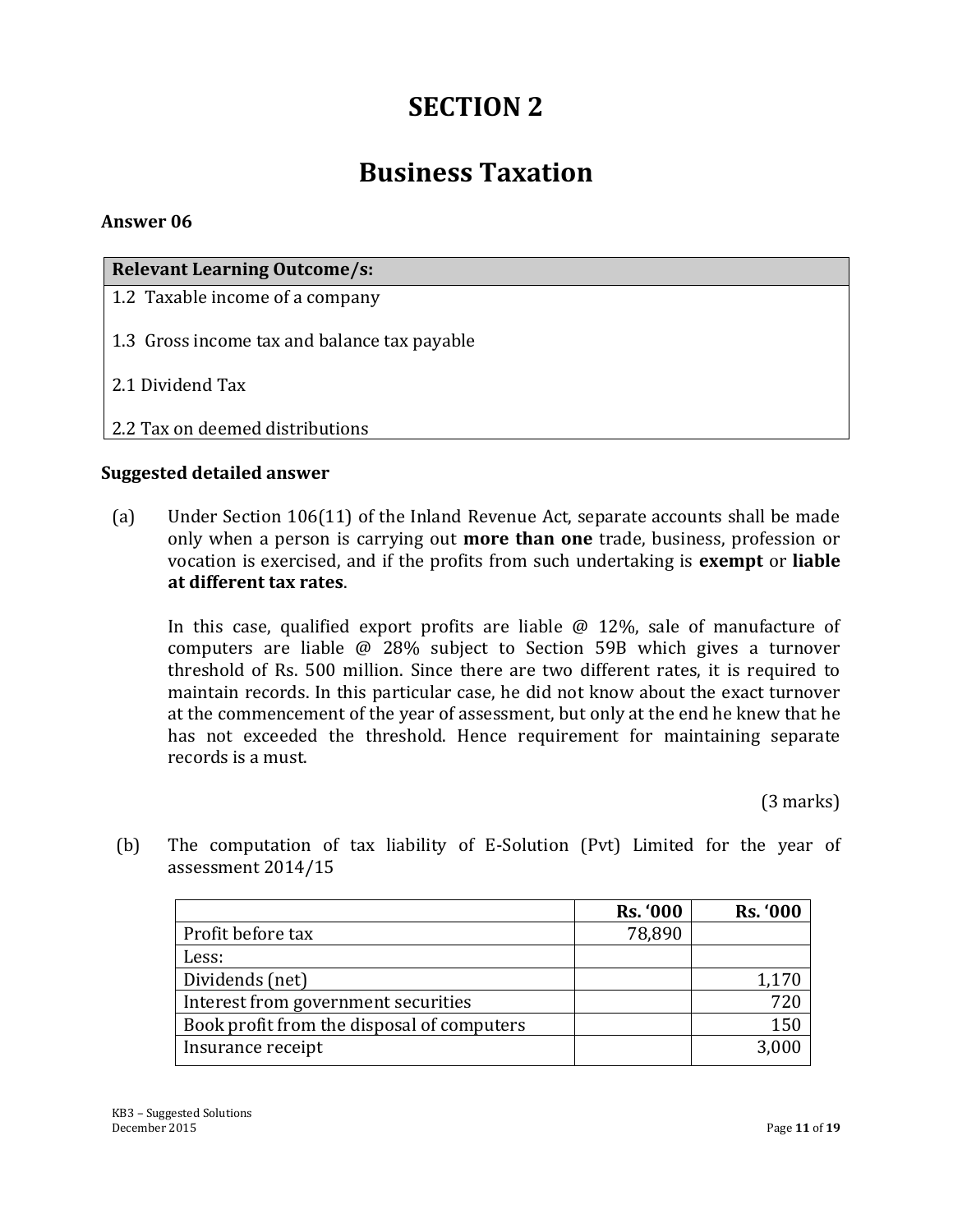| Add: Disallowable<br>Cancel the entry - book depreciation                                                                                                                                                                                                                                                                                                                              | 3,225 |     |
|----------------------------------------------------------------------------------------------------------------------------------------------------------------------------------------------------------------------------------------------------------------------------------------------------------------------------------------------------------------------------------------|-------|-----|
|                                                                                                                                                                                                                                                                                                                                                                                        |       |     |
| Building - purchased for Rs. 28,500,000,<br>The purchased building does not qualify for<br>capital allowances. However, subject to certain<br>conditions, capital allowance is claimable. If the<br>building has been acquired from a person who<br>has used the building for any trade business or<br>vocation, then capital allowance $@62/3\%$ can be<br>claimed.                   |       |     |
| Tax profit on the disposal of computers<br>Selling price - (cost of acquisition - capital<br>allowance granted)<br>$150,000$ - (capital allowance claimed fully) =<br>150,000                                                                                                                                                                                                          | 150   |     |
| Computers purchased $\rightarrow$ 1,500,000 x 25%                                                                                                                                                                                                                                                                                                                                      |       | 375 |
| Tax profit on the van<br>Selling price = insurance receipt<br>Insurance receipt – (cost of acquisition – capital<br>allowance granted)<br>$3,000$ - (capital allowance claimed fully) =<br>3,000                                                                                                                                                                                       | 3,000 |     |
| PAYE tax paid on some of the employees – not<br>allowed                                                                                                                                                                                                                                                                                                                                | 8,460 |     |
| Expenditure incurred travelling outside Sri<br>Lanka, solely in connection with the promotion<br>of the export trade of any article or goods, is<br>allowable                                                                                                                                                                                                                          |       |     |
| Non-refundable key money written-off to the<br>income statement.                                                                                                                                                                                                                                                                                                                       | 600   |     |
| Allowable 600,000 x 8/12                                                                                                                                                                                                                                                                                                                                                               |       | 400 |
| (i) Rent paid to the landlord:<br>$(150,000 \times 12)$<br>$= 1,800,000$<br>(ii) Rent value of the residence<br>$(200,000 + 40,000)$<br>$= 240,000$<br>Higher of above two is<br>$= 1,800,000$<br>Rental value considered for PAYE =<br>180,000<br>Expenses of the company over the rental value<br>assigned to employee<br>$= 1,620,000$<br>75% disallowed since employment income is |       |     |
| more than 600,000.                                                                                                                                                                                                                                                                                                                                                                     | 1,215 |     |
| Stamp duty - disallowed                                                                                                                                                                                                                                                                                                                                                                | 15    |     |
| Disbursement on community project                                                                                                                                                                                                                                                                                                                                                      | 8,600 |     |
| Cost of new year compliments                                                                                                                                                                                                                                                                                                                                                           | 1,760 |     |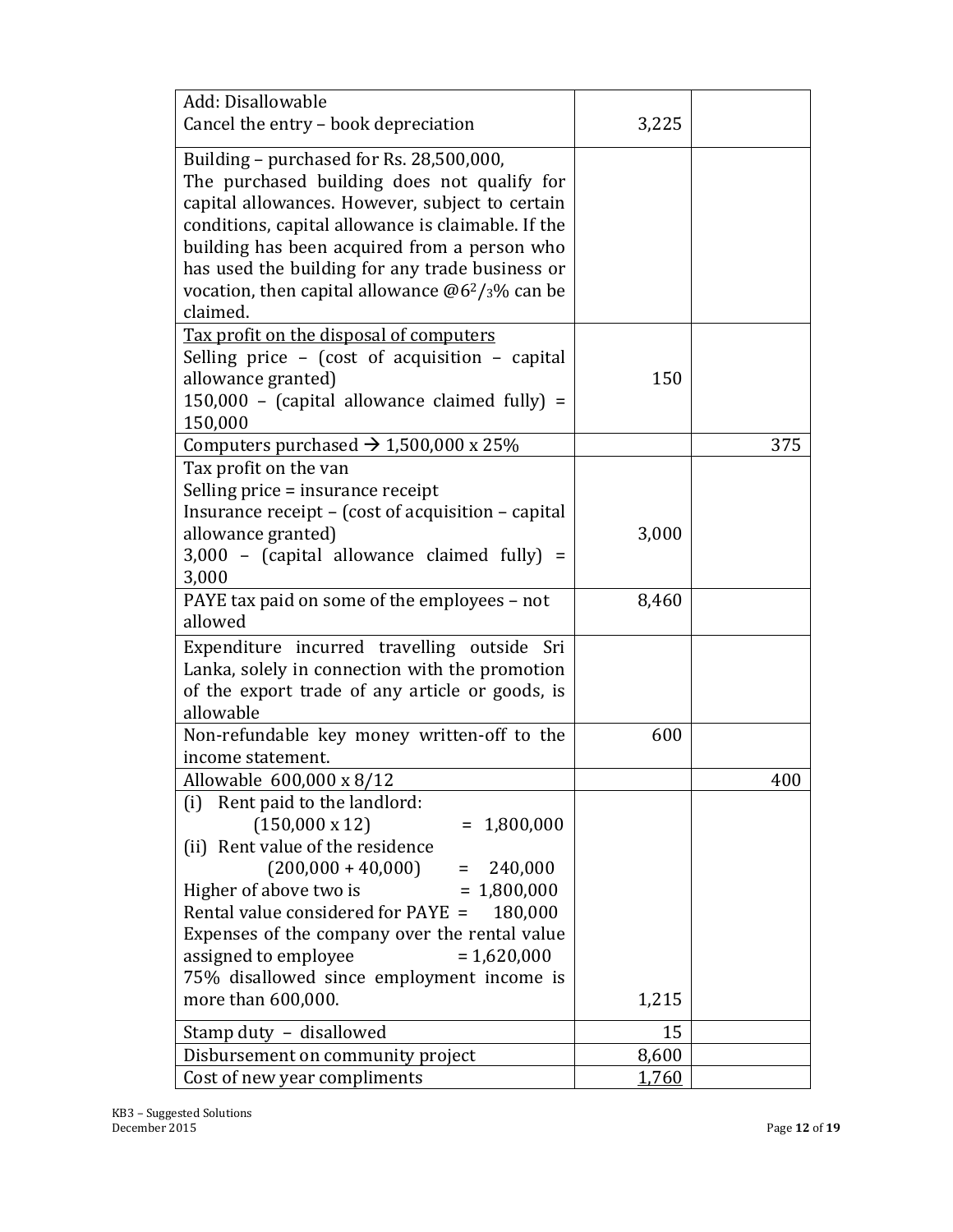|                                                 | 105,915 | 5,815    |
|-------------------------------------------------|---------|----------|
| <b>Statutory income from trade</b>              |         | 100,100  |
| <b>Add: Other sources income</b>                |         |          |
| Net dividend received 1,170,000 (does not form  |         |          |
| a part of the statutory income)                 |         |          |
| Treasury Bill (TB) interest                     |         |          |
| $720,000 = 800,000$                             |         | 800      |
| 0.9                                             |         |          |
| <b>Total statutory income</b>                   |         | 100,900  |
| Less: Deductions under Section 32               |         |          |
| <b>Assessable income</b>                        |         | 100,900  |
| Less: Qualifying payments                       |         |          |
| Cost incurred on community project, subject to  |         | 8,600    |
| Rs. 10,000,000                                  |         |          |
| <b>Taxable income</b>                           |         | 92,300   |
| Tax liability                                   |         |          |
| On qualified exports the tax rate is 12%        |         |          |
|                                                 |         |          |
| Manufacture and supply of computers, with       |         |          |
| a turnover less than 500 million, will be       |         |          |
| taxed @ 12%                                     |         |          |
| Interest income x 28%                           |         |          |
|                                                 |         |          |
| $800/100,900 \times 92,300 = 731.8 \times 28\%$ |         | 205      |
| $=91,568 \times 12\%$                           |         | 10,988   |
|                                                 |         |          |
| Dividend distribution - assumed distribution    |         |          |
| was made not out of dividend received           |         |          |
| 4,200,000 x 10%                                 |         | 420      |
| <b>Total tax liability</b>                      |         | 11,613   |
| Tax credits:                                    |         |          |
| Notional tax credit                             | 80      |          |
| Dividends tax credit can be given if it is paid |         |          |
| SA payments                                     | 6,100   | (6, 180) |
| <b>Balance tax payable</b>                      |         | 4,860    |

(18 marks)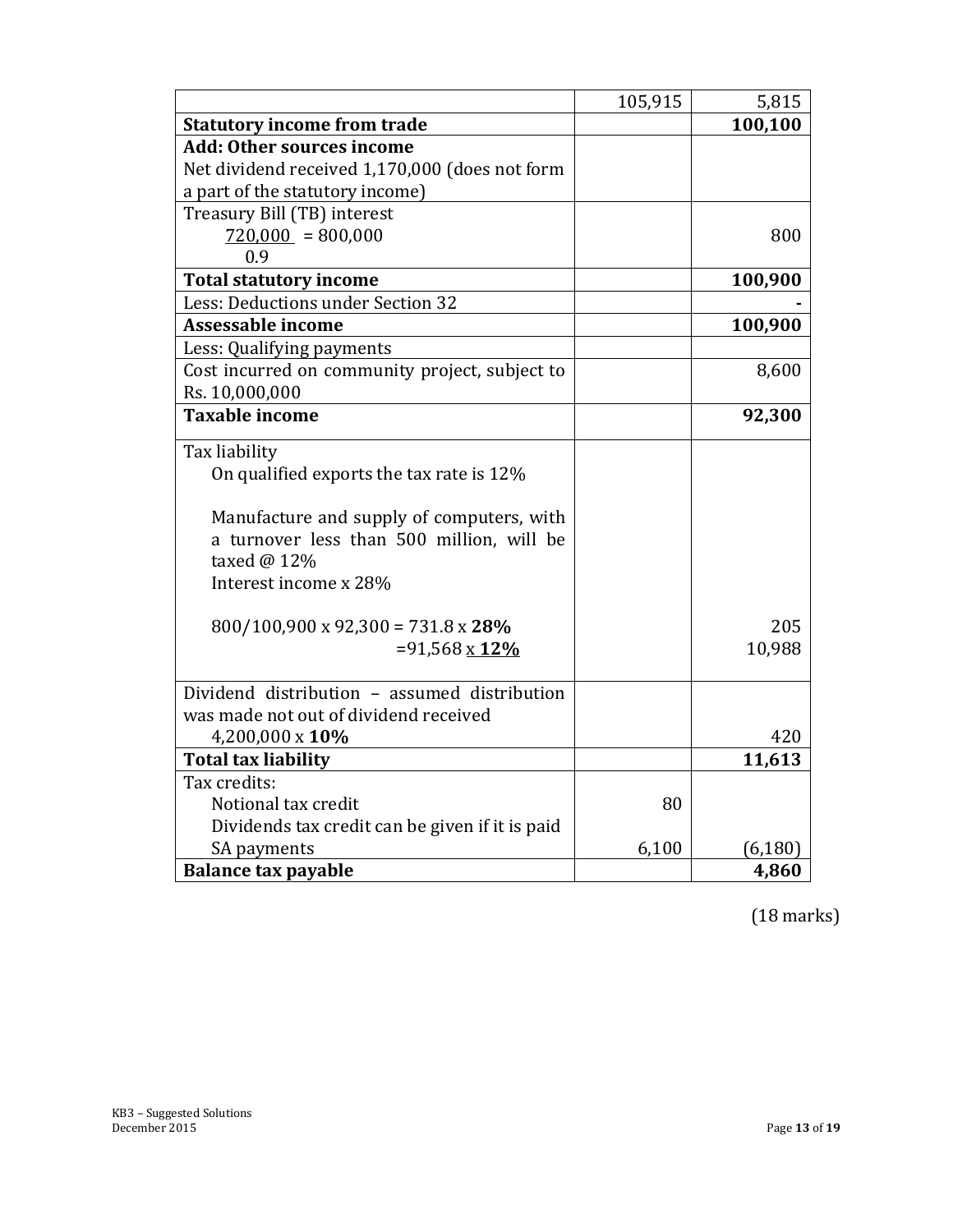(c)

|                                                  | Rs.       |
|--------------------------------------------------|-----------|
| Book profit                                      | 78,890    |
| Add: Depreciation on assets purchased during the | 3,225     |
| year                                             |           |
| Less: Purchase of assets during the year         | (30,000)  |
| Tax payments                                     | (11, 193) |
| Distributable profit                             | 40,922    |
| Minimum distribution of 10%                      |           |

(4 marks)

 **(Total: 25 marks)**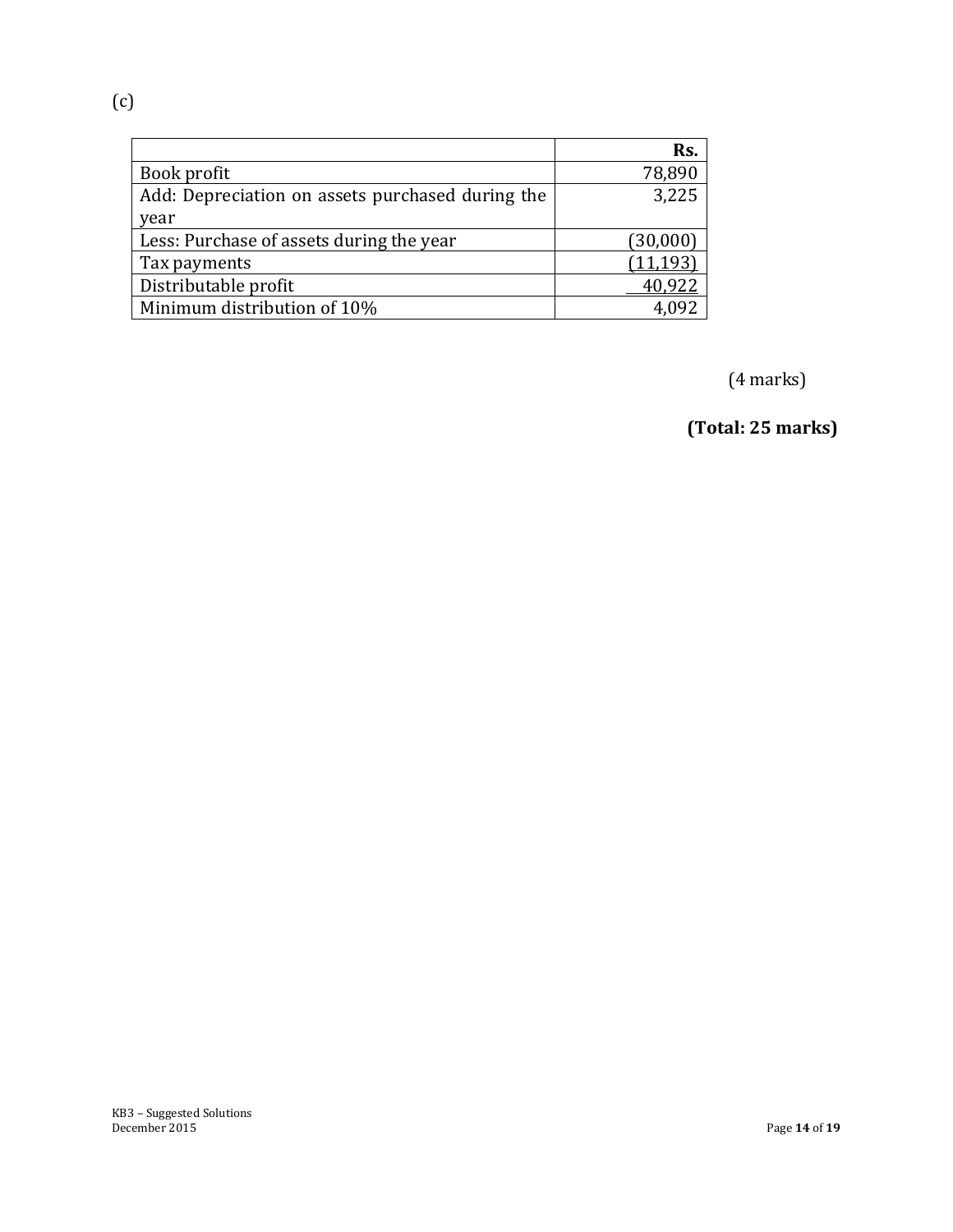| <b>Relevant Learning Outcome/s:</b> |                                                                                                                                                  |  |  |
|-------------------------------------|--------------------------------------------------------------------------------------------------------------------------------------------------|--|--|
|                                     | (a) 3.2.2 Explain the chargeability of income tax from charitable institutions, clubs, trade<br>associations and non-governmental organisations. |  |  |
|                                     | 3.2.3 Assess the tax liability of a charitable institution, club, trade association or non-<br>governmental organisation.                        |  |  |
|                                     | (b) 5.1.3 Assess monthly/quarterly tax payable, taking into account the output tax and<br>input tax.                                             |  |  |
|                                     | 5.2.3 Compute NBT payable by a business of manufacturing, service, wholesale, retail or<br>distributor.                                          |  |  |
|                                     | (c) 5.2.5 State due dates for payment and furnishing returns.                                                                                    |  |  |
|                                     | (d) 4.1.2 Outline the statutory obligations of a company to furnish returns of income and<br>distributions, with due dates.                      |  |  |

#### **Suggested detailed answer**

(a) Computation of the tax liability of Exporters' Association

Total receipts = Rs. 18,623,000 Membership and entrance fee = Rs. 14,542,000

14,542,000/18,632,000 x 100 = 78%. Since subscription and entrance fee is more than half of its receipts, it is deemed that the Association is carrying on a business, and the total receipts including membership fees and entrance fees will be the receipts from business.

In such a situation, the Association is liable for income tax on the business income or other income, whichever is higher.

Computation of business income

|                                                       | Rs.       | Rs.     |
|-------------------------------------------------------|-----------|---------|
| Profit before tax                                     | 5,990,000 |         |
| Less:                                                 |           |         |
| - Rent received in cash                               |           | 810,000 |
| - Dividends (net)                                     |           | 180,000 |
| - Fixed deposit interest (net)                        |           | 360,000 |
| Add: Book depreciation on van                         | 800,000   |         |
| No capital allowance for the van since it is used for |           |         |
| travelling                                            |           |         |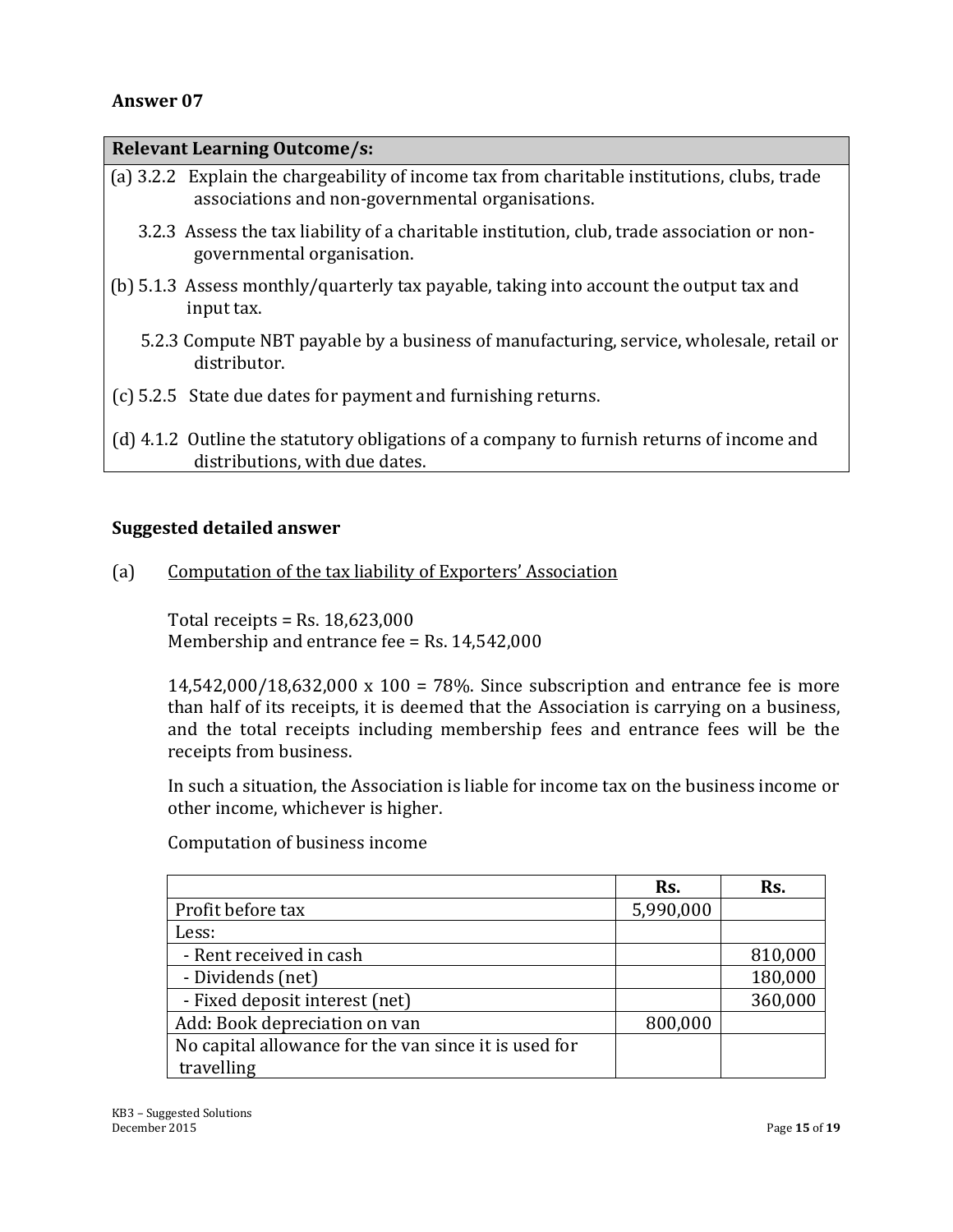| Rates paid for the building given on rent - disallowed | 24,000  |           |
|--------------------------------------------------------|---------|-----------|
| Building repair expenditure - on the building given    | 130,000 |           |
| on rent - not allowed                                  |         |           |
| Donation                                               | 85,000  |           |
| Staff loan written off - not allowed                   | 18,000  |           |
| Statutory income from the business                     |         | 5,697,000 |
| Statutory income from rent                             |         |           |
| Gross rent 100,000 x 12<br>$= 1,200,000$               |         |           |
| 24,000<br>Less rates                                   |         |           |
| 1,176,000                                              |         |           |
| 25% for repairs and other expenditure<br>294,000       |         |           |
| Net rent<br>882,000                                    |         |           |
| Statutory income from dividends – does not form part   |         |           |
| of the statutory income since tax has been deducted    |         |           |
| Statutory income from interest - does not form part    |         |           |
| of the statutory income since tax has been deducted    |         |           |

Business income is greater than the non-business income, therefore tax is payable on business income.

| Business income = Statutory income = Assessable income                | Rs. 5,697,000 |
|-----------------------------------------------------------------------|---------------|
| Less: Qualifying payments                                             |               |
| Donation to approved charity subject to 75,000 or $\frac{1}{3}$ of AI | 75,000<br>Rs. |
| Taxable income                                                        | Rs. 5,622,000 |
| Tax rate                                                              | 10%           |
| Tax liability                                                         | Rs. 562,200   |
|                                                                       | $(11$ marks)  |

### (b)

Computation of VAT and NBT liability of the Association

|                                                                                                   | Rs.        |
|---------------------------------------------------------------------------------------------------|------------|
| Total taxable supplies liable for the year                                                        | 17,282,000 |
| $= (18,632,000 - 810,000 - 360,000 - 180,000)$                                                    |            |
| It is assumed that the rent income is received from properties given<br>for residential purposes. |            |
| Total taxable supplies for quarter ended 31 March 2015 (17,282,000/4)                             | 4,320,500  |
| Output tax = $4,320,500 \text{ @ } 11\%$                                                          | 475,255    |
| Less: Input tax                                                                                   | (78,000)   |
| VAT payable                                                                                       | 397,255    |
| NBT liability = 4,823,000 @ 2%                                                                    | 96,410     |
|                                                                                                   | (6 marks)  |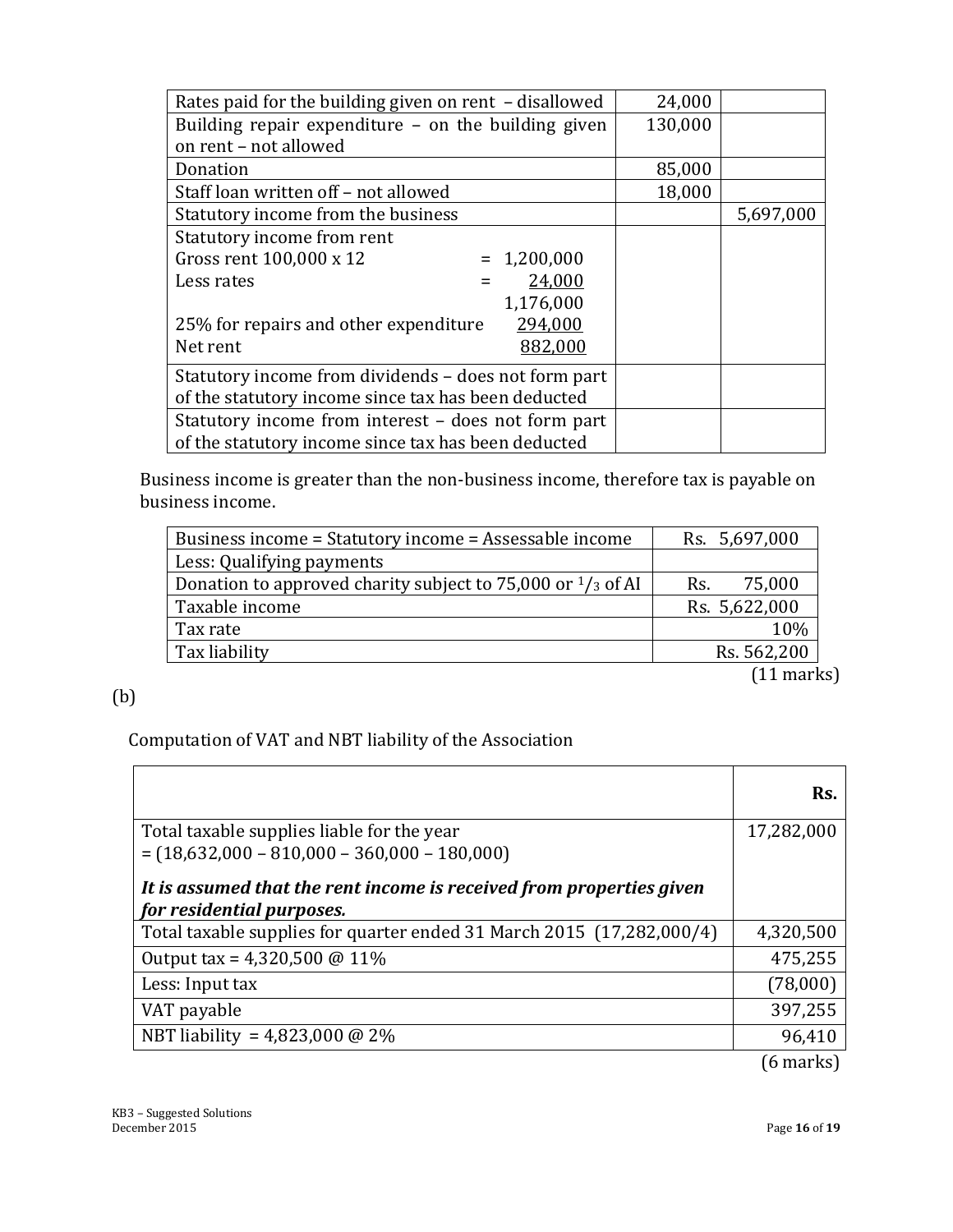|                                                                                                                                                                              | Rs.        |
|------------------------------------------------------------------------------------------------------------------------------------------------------------------------------|------------|
| Total taxable supplies liable for the year<br>$=[18,632,000 - 360,000 - 180,000 - 810,000 + 1,200,000]$                                                                      |            |
| It is assumed that the rent income is received from properties<br>given for commercial purpose, and therefore rent is to be<br>considered on the accrual basis = $1,200,000$ | 19,292,000 |
| Total taxable supplies for quarter ended in 31 March 2015                                                                                                                    | 4,823,000  |
| (19,292,000/4)                                                                                                                                                               |            |
| Output tax = $4,823,000 \text{ @ } 11\%$                                                                                                                                     | 530,530    |
| Less: Input tax                                                                                                                                                              | (78,000)   |
| VAT payable                                                                                                                                                                  | 452,530    |
|                                                                                                                                                                              |            |
| NBT liability = 4,320,500 @ $2\%$                                                                                                                                            | 86,410     |

(c) According to the VAT Act, in case of a registered person whose taxable supplies consist of any supplies other than the supply of goods manufactured in Sri Lanka by them, VAT shall be paid for a period from the 1<sup>st</sup> day to the 15<sup>th</sup> day of any month, on or before the end of that month and for the period from the 16<sup>th</sup> day to the end of that month, on or before the  $15<sup>th</sup>$  day of the subsequent month.

The above payments are subject to the final adjustments if any, with the submission of the return. The VAT return has to be submitted on the last day of the month after the expiry of the taxable period.

NBT payable for a month shall be paid on or before the  $20<sup>th</sup>$  of the subsequent month. The return has to be submitted on or before the 20<sup>th</sup> subsequent to the end of the taxable period (quarter). Any person who does not pay VAT and NBT as mentioned above shall be deemed to be in default and will be liable to pay penalties.

(5 marks)

- (d) The Association has not filed its return of income tax for the Y/A 2012/13. This return was due on or before 30th November 2013. Non-filing of the return on the due date would result in:
	- (i) A penalty of Rs. 50,000, and
	- (ii) Loss of the advantage provided in Section 163(5)(a). Accordingly, the time bar applicable to the Association for an assessment or additional assessment will increase to 4 years from the 30<sup>th</sup> of November of the immediately succeeding year of assessment.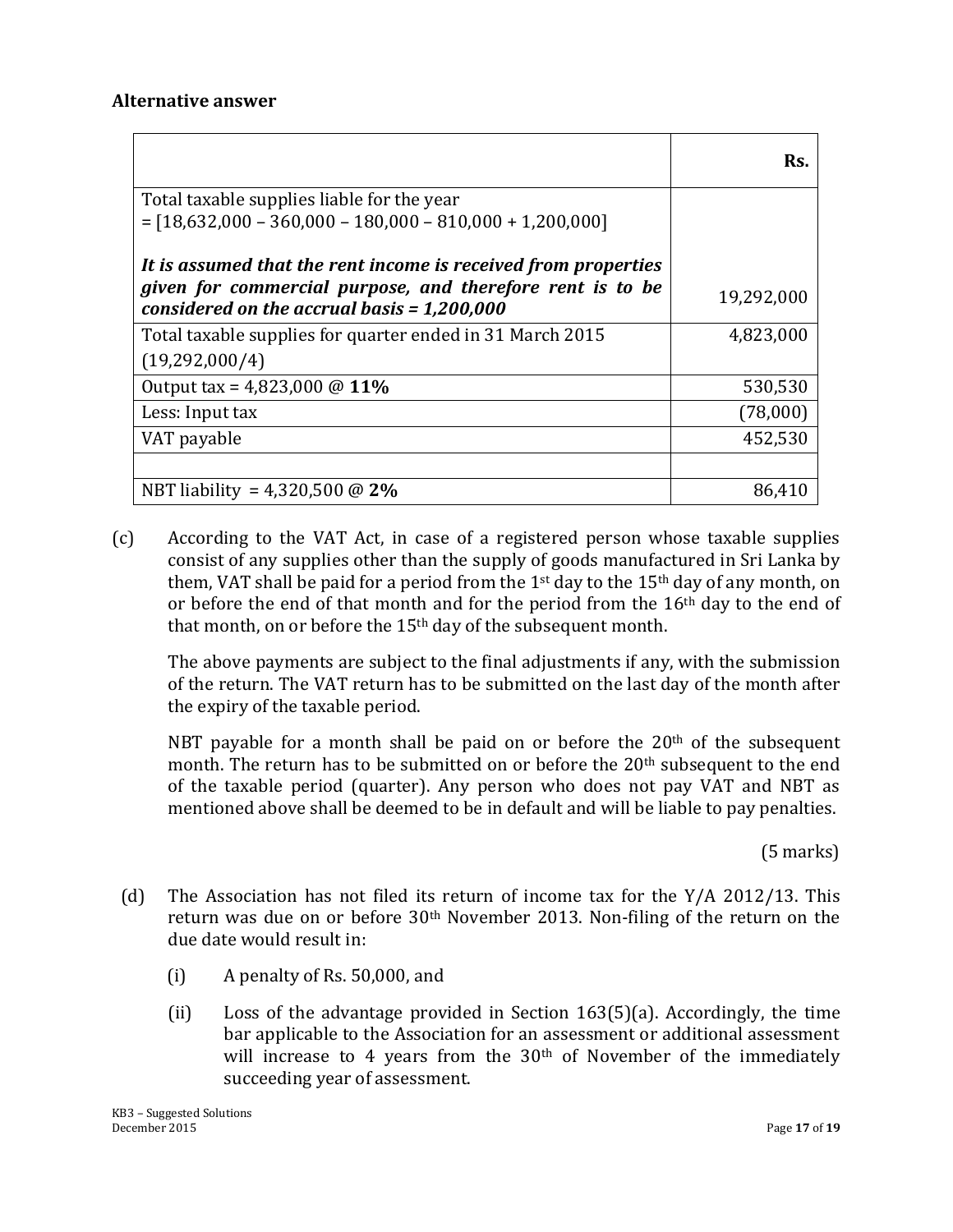Had the Association filed the return on the due date, the time bar would have been for a period of 2 years from the 30<sup>th</sup> of November of the immediately succeeding year of assessment.

(3 marks)

**(Total: 25 marks)**